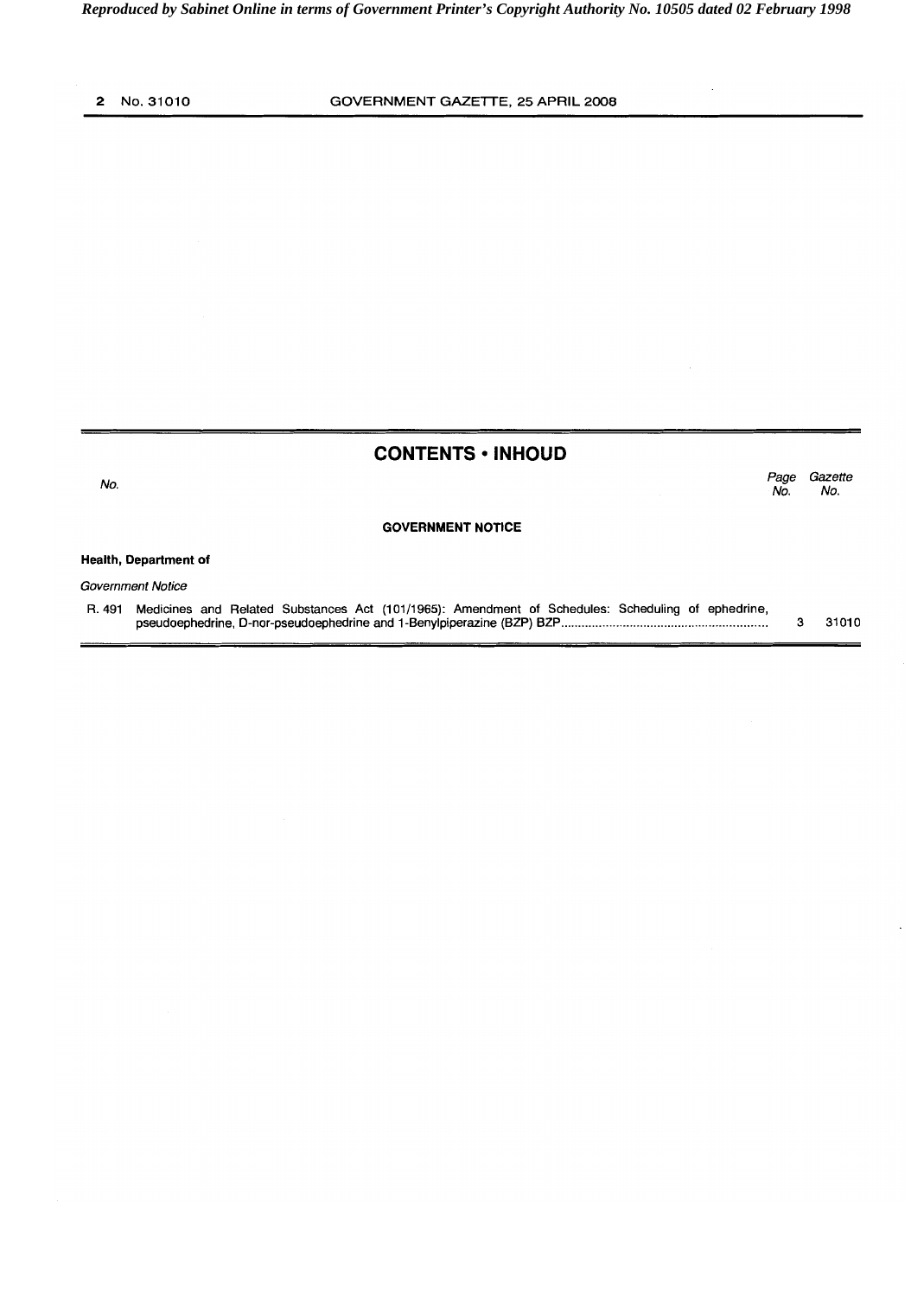*Reproduced by Sabinet Online in terms of Government Printer's Copyright Authority No. 10505 dated 02 February 1998* 

**STAATSKOERANT, 25 APRIL 2008 No. 31010 3** 

# **GOVERNMENT NOTICE**

## **DEPARTMENT OF HEALTH**

**No. R. 491** 

**25 April 2008** 

## **MEDICINES AND RELATED SUBSTANCES ACT, 1965 (ACT 101 OF 1965)**

# **AMENDMENT OF SCHEDULES: SCHEDULING OF EPHEDRINE, PSEUDO-EPHEDRINE, D-NOR-PSEUDOEPHEDRINE AND 1-BENZYLPIPERAZINE (BZP) BZP**

The Minister of Health has, in terms of section 22A (2) and section 37A of the Medicines and Related Substances Act, 1965 (Act 101 of 1965), on the recommendation of the Medicines Control Council, amended the Schedules in the Schedule.

### **SCHEDULE**

## **Definitions:**

- 1. In this Schedule, "the Act" means the Medicines and Related Substances Act, 1965 (Act 101 of 1965).
- 2. In this Schedule, "Schedules" means the Schedules published under Government Notice No. R. 509 of 10 April 2003 as published in Government Gazette No. 24727
- Where an alternative schedule(s) is included in natural parentheses at any point of an inscription, this is provided for information only and shall not be used in the interpretation of the inscription.

## **Amendments to the Schedules**

- 4. Schedule 1 of the Schedules is hereby amended by the substitution for the following expressions of the following:
	- (a) "Ephedra alkaloids (natural or synthetic), unless listed separately in the Schedules, intended for application to skin, eyes, ears and nares and containing 1 percent or less of ephedra alkaloids, and not intended for export. (S2, **S6)"** and
	- (b) "Ephedrine, preparations and mixtures intended for application to the skin, eyes, ears and nares and containing 1 percent or less of ephedrine, and not intended for export.  $(S2, S6)$ .".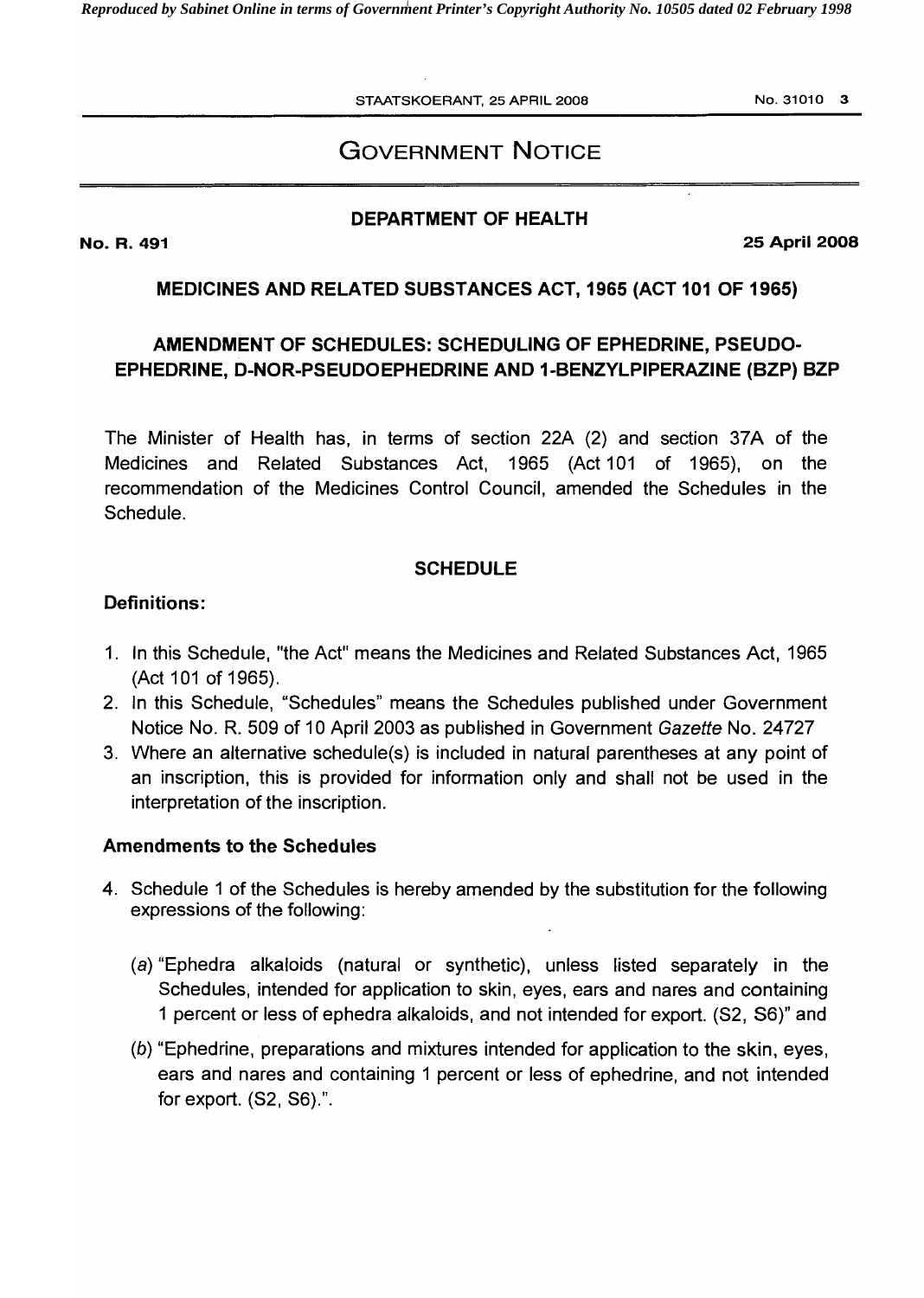*Reproduced by Sabinet Online in terms of Government Printer's Copyright Authority No. 10505 dated 02 February 1998* 

- 5. Schedule 2 of the Schedules is hereby amended by:
	- (a) the substitution for the following expression of the following:
		- (0 "Ephedra alkaloids (natural or synthetic), contained in products registered in terms of the Act, and not intended for export, unless listed separately in the Schedules:
			- (a) oral preparations and mixtures containing not more than 30 milligrams of ephedra alkaloids per dose, when in combination with another pharmacologically active substance and intended for the symptomatic relief of colds and flu, subject to a maximum pack size of 720 milligrams and limited to one pack per customer; (S6)
			- (b) except when intended for application to skin, eyes, ears and nares<br>and containing 1 percent or less of ephedra alkaloids. (S1)" and
		- $(ii)$ "Ephedrine, contained in products registered in terms of the Act, and not intended for export,
			- (a) oral preparations and mixtures containing not more than 30 milligrams of ephedrine per dose, when in combination with another pharmacologically active substance and intended for the symptomatic relief of colds and flu, subject to a maximum pack size of 720 milligrams and limited to one pack per customer; (S6)
			- (b) except preparations and mixtures intended for application to the skin, eyes, ears and nares and containing I percent or less of ephedrine. eyes, ears and nares and containing 1 percent or less of ephedrine.<br>(S1)"."
	- (b) by the insertion of the following expressions in the correct alphabetical order:
		- (i) "{(+)-norpseudoephedrine see cathine (S6))" and
		- (ii) "Pseudoephedrine, contained in products registered in terms of the Act, and not intended for export,

oral preparations and mixtures containing not more than 60 milligrams of pseudoephedrine per dose, and not more than 240 milligrams per day, when in combination with another pharmacologically active substance and intended for the symptomatic relief of colds and flu, subject to a maximum pack size of 720 milligrams and limited to one pack per customer. (S6)"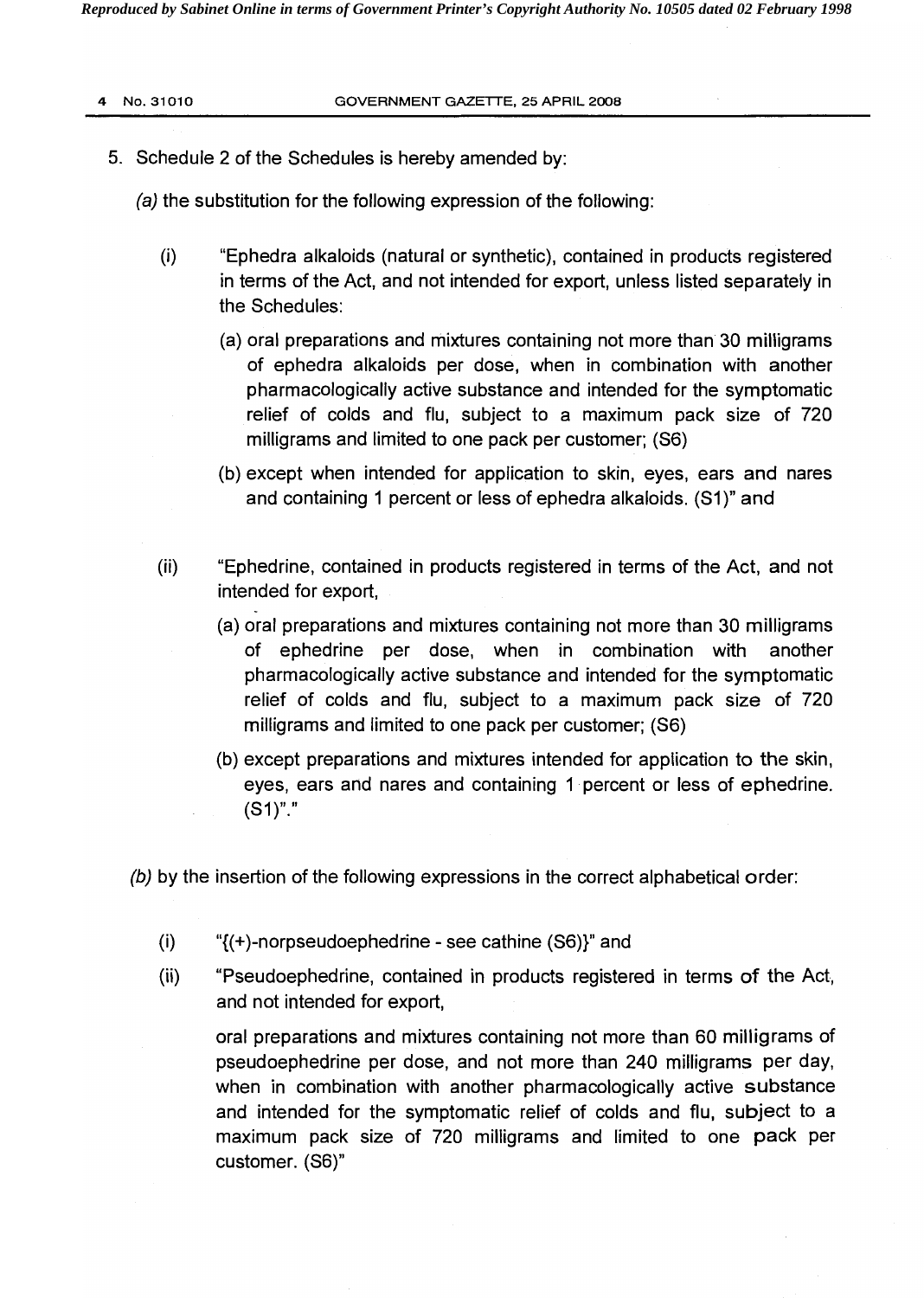- 6. Schedule 6 of the Schedules is hereby amended by :
	- (a) the insertion of the following expressions in the correct alphabetical order:
		- $(i)$ "Beta-aminopropylbenzene and beta-aminoisopropylbenzene derivatives, being any compound structurally derived from either of these substances by substitution in the side chain or by ring closure therein (or by both such substitution and such ring closure);
			- a. except preparations and mixtures of the above when used as vasoconstrictors and decongestants in antihistamine nose and eye preparations; (SI) and
			- b. except when contained in appliances for inhalation in which the substance is absorbed in solid material; (SI) and
			- c. excluding cathine ((+)-norpseudoep hedrine), ephedrine, etafed rine, Nmethylephedrine, N-diethylaminoethylephedrine, phenylpropanolamine, prenylamine and preparations and mixtures thereof; (S1, S2, S5) and
			- d. except substances listed in Schedule 7. (S1, S2, S5)";
	- (b) by the substitution for the following expression of the following:

"Cathine ((+)-norpseudoephedrine 1 D-norpseudoephedrine),";

- (c) by the insertion of the following expression in the correct alphabetical order: "{D-norpseudoephedrine - see cathine.)";
- (d) by the substitution for the following expressions of the following:
	- (i) "Ephedra alkaloids (natural or synthetic), unless listed separately in the Schedules,
		- a. except products registered in terms of the Act, not intended for export, and being oral preparations and mixtures containing not more than 30 milligrams of ephedra alkaloids per dose, when in combination with another pharmacologically active substance and intended for the symptomatic relief of colds and flu, subject to a maximum pack size of 720 milligrams and limited to one pack per customer; (S2)
		- b. except when intended for application to skin, eyes, ears and nares and containing I percent or less of ephedra alkaloids. (SI)." and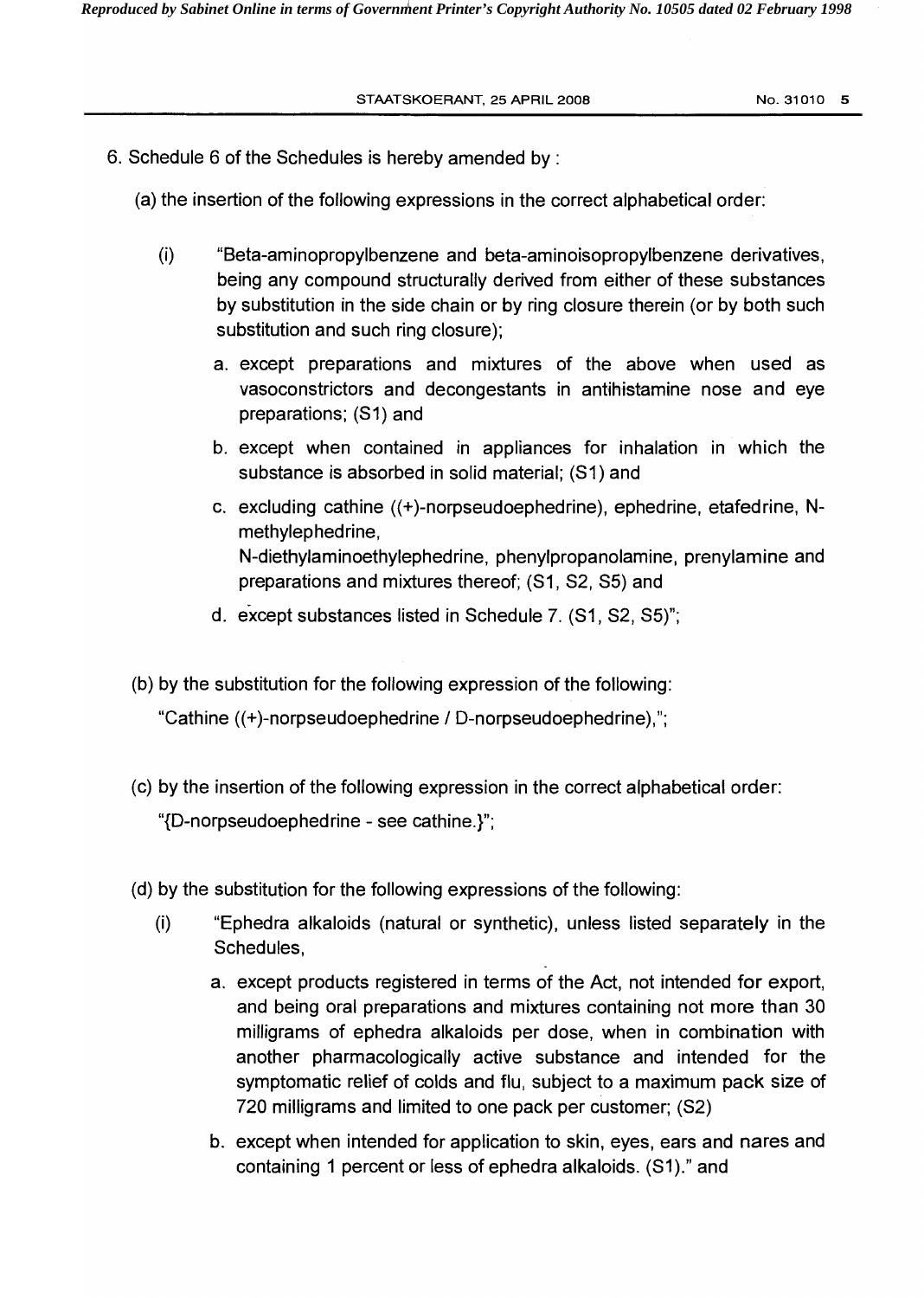#### $(ii)$ "Ephedrine,

- a. except products registered in terms of the Act, not intended for export, and being oral preparations and mixtures containing not more than 30 milligrams of ephedrine per dose, when in combination with another pharmacologically active substance and intended for the symptomatic relief of colds and flu, subject to a maximum pack size of 720 milligrams and limited to one pack per customer; (S2)
- b. except preparations and mixtures intended for application to the skin, eyes, ears and nares and containing 1 percent or less of ephedrine.  $(S1).$ ";
- (e) by the insertion of the following expressions in the correct alphabetical order:
	- (i)  ${\gamma_{(+)}}$ -Norpseudoephedrine see D-norpseudoephedrine / Cathine}." and
	- (ii) "Pseudoephedrine, except contained in products registered in terms of the Act, and not intended for export, being oral preparations and mixtures containing not more than 60 milligrams of pseudoephedrine per dose, and not more than 240 milligrams per day, when in combination with another pharmacologically active substance and intended for the symptomatic relief of colds and flu, subject to a maximum pack size of 720 milligrams and limited to one pack per customer. (S2).".
- 7. Schedule 7 of the Schedules is hereby amended by:
	- (a) the insertion of the following expression in the correct alphabetical order: "1-Benzylpiperazine (BZP)";
	- (b) the substitution for the following expression of the following:

"Beta-aminopropylbenzene and beta-aminoisopropylbenzene, except\_any compound structurally derived from either beta-aminopropylbenzene or betaaminoisopropylbenzene by substitution in the side chain or by ring closure therein (or by both such substitution and such ring closure); and presented as:

- a. preparations and mixtures when used as vasoconstrictors and decongestants in antihistamine nose and eye preparations; (SI) **and**
- b. appliances for inhalation in which the substance is absorbed onto solid material; (SI)
- c. excluding cathine ((+)-norpseudoephedrine), ephedrine, etafedrine, Nmethylephedrine, N-diethylaminoethylephedrine, phenylpropanolamine, prenylamine; (SI, S2, S5)